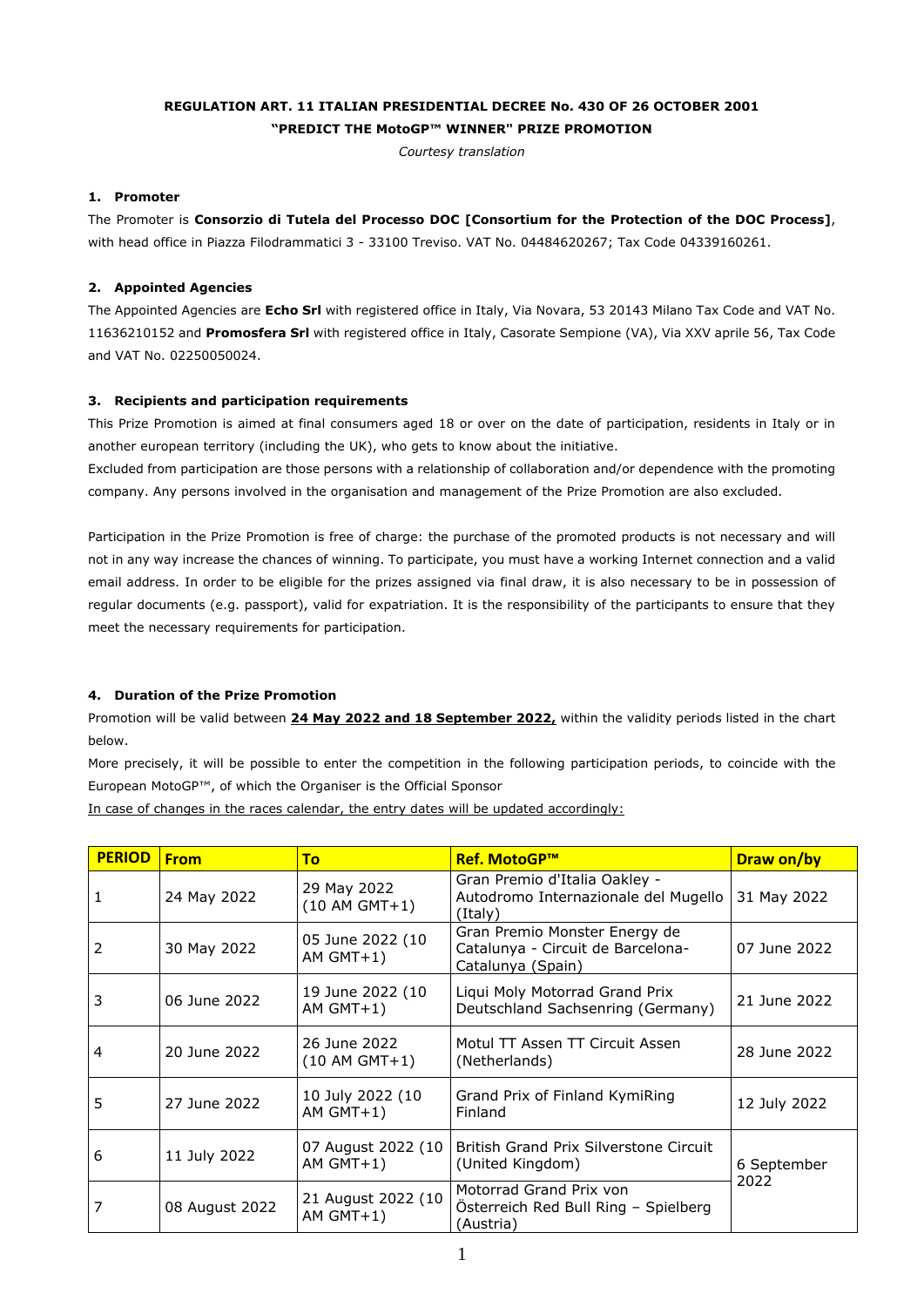| <b>8</b> | 22 August 2022       | 04 September 2022<br>$(10 AM GMT+1)$ | l Gran Premio Octo di San Marino e<br>della Riviera di Rimini Misano World<br>Circuit Marco Simoncelli (Italy) |                      |
|----------|----------------------|--------------------------------------|----------------------------------------------------------------------------------------------------------------|----------------------|
| و ا      | 05 September<br>2022 | $(10 AM GMT+1)$                      | 18 September 2022   Gran Premio de Aragón MotorLand<br>Aragón (Spain)                                          | 20 September<br>2022 |

**The final draw** will be conducted on/by **22 September 2022 (hereinafter "final draw").** 

# **5. Promoted product and Purpose of the Prize Promotion**

The promoted products are bottles of Prosecco DOC (hereinafter "promoted products")

The aim of the Prize Promotion is to increase the visibility of the promoted products and promote consumer awareness of the Consortium's work.

## **6. Entry and participation**

To participate, consumers must, during one of the participation periods referred to in point 4

- Go to www.prosecco.wine and open the section dedicated to the competition
- Register by filling in the designated form with all the personal information requested, a regularly used e-mail address and a password (to be used for future access) or LOG IN if already registered.
- State your first place prediction (i.e. 1st place) for the next MotoGP race and correctly answer the question.
- Accept this Regulation by opting in.

It is specified that participation will only be possible during the valid time periods of the respective participation periods, and each participation period closes at 10:00 am GMT+1 on the day indicated in the table in point 4

All those who participate as described above, correctly predict first place of the next race and correctly answer the question, will compete for the prize draw as specified in point 7.

## **6.1 Entry restrictions**

Each user will be able to entitled once per game period: multiple entries in the same period are prohibited and will be blocked by the system.

# **7. Winners' selection**

Prizes will be awarded according to the calendar detailed in point 4, that is to say through periodic draws and a final draw.

In general, and subject to the specific situations listed below, only entrants who meet both of the following requirements will be entered into the prize draws:

- Have correctly predicted the first place of the MotoGP™
- Have correctly answered the question for the corresponding participation period

(subsequently referred to as "eligible").

## **Special cases (valid for all the draws)**

- If, for any reason, the first place has been correctly predicted by fewer than 3 entrants, for the remaining prize(s) there will be a backup draw from all entrants, who despite not having correctly predicted the first place, correctly answered the posited question.
- If, out of all the entrants, no user has correctly answered the posited question, regardless of the accuracy of their podium prediction, the prize will be donated to the chosen non-profit organisation below.
- If, one or more races are unable to take place or the race is moved with less than 5-days' notice, the promotion will still run as scheduled, according with the chart detailed in point 4, and all users who have correctly answered the posited question will be entered into the draw for the aforementioned prizes.
- On the other hand, if one or more races are postponed and the official communication is made with a minimum of 5-days' notice, the entry periods detailed in point 4 will be updated accordingly.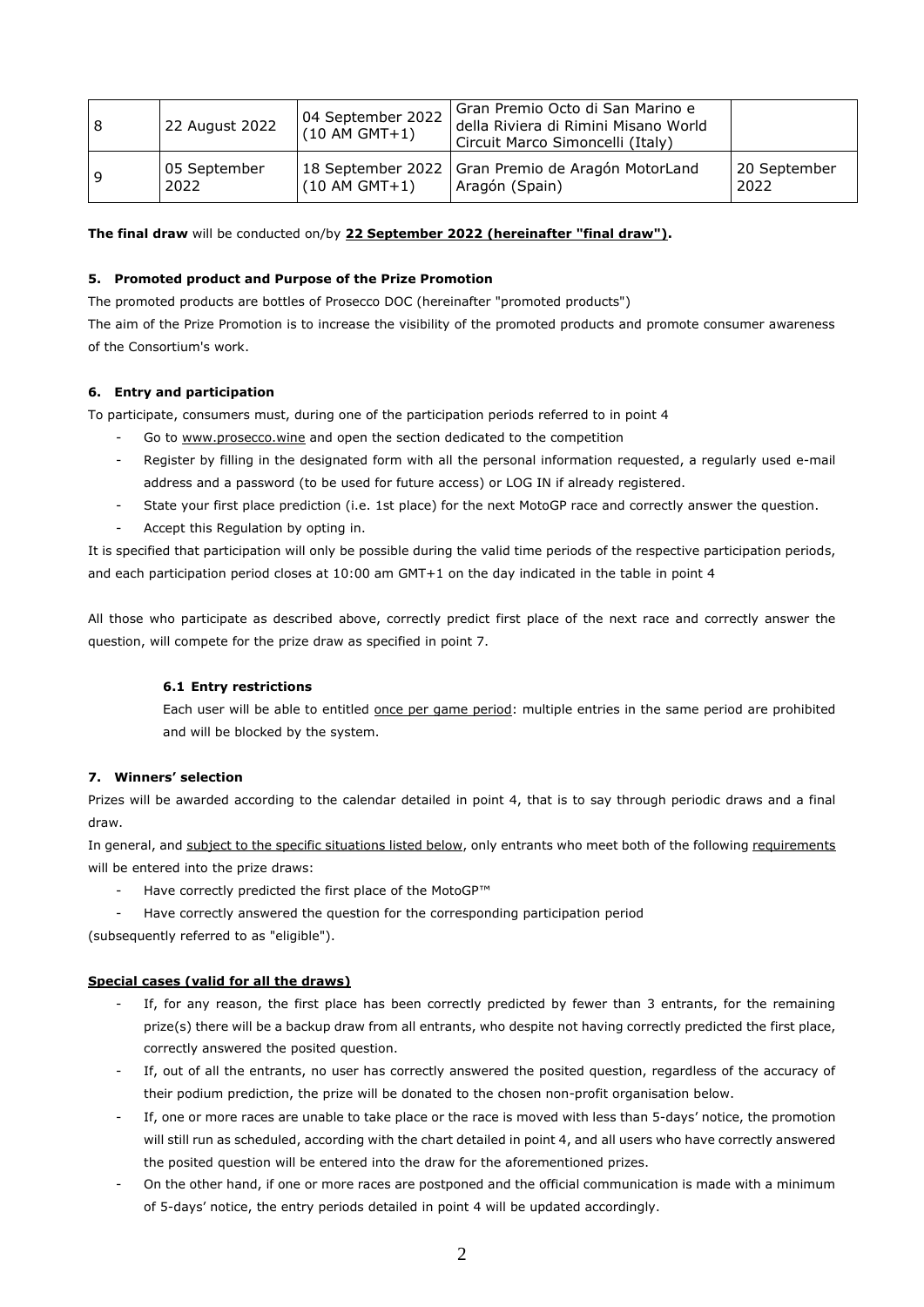## PERIODIC DRAWS

For each participation period – according to the schedule at point 4 - among all those eligible, will take place the draw of **3 winning names and 3 reserves**.

Each name drawn will win 1 Prosecco DOC pack with 3x 0.75 lt bottles (2x Prosecco Doc, 1x Rosè(

### FINAL DRAW

All users who – across the competition's entire period of validity – correctly predict at least 1 first place, and correctly answer the question during one of the planned participation periods, will be entered into the final draw.

Among all those eligible – by the date stated in point 4 – the draw of **3 winning names and 6 reserves** (4 for the 1st prize, 2 for the remaining prizes) will take place in the presence of a notary or the responsible party for protection of public trust in charge of the area (art. 9 of the Presidential Decree 26 October 2001, no. 430).

- **The first name drawn will win a prize package consisting of: a 500 €** Voucher and 1x VIP pass for two, people to attend a MotoGP™ race in the 2022/2023 championship, date selected by the organizer.
- **The second name drawn will win a Voucher worth 1.500 €** for a 3-night/4-day stay in Veneto

• **The second name drawn will win a Voucher worth 1.500 €** for a 3-night/4-day stay in Fruili Venezia Giulia (see details in point 8.1)

Each participant can also win multiple prizes during the entire period, even of the same kind.

*N.B. In order to deliver the prizes,* the Promoter *will ask the winners for a copy of their identity card or valid document*  and, if the data entered for registration on the online form does not correspond to the document submitted, it will not *be possible for the prize to be awarded***.** 

The winner may not Prize Promotion the prize awarded or request the corresponding cash value or an exchange/replacement for any reason. However, in the event that the Promoter is unable to deliver the prize won, it reserves the right to replace the prizes announced with prizes of equal or greater value (circular of 28 March 2002, point 9.6). Winners may not claim any compensation for any damage resulting from the acceptance and/or use of the prize.

## **7.1 Reserves**

Reserves will be drawn as above stated for any case in which it is not possible to award the prize to any of the winning names (e.g. inability of the winner to submit appropriate required documentation or any other eventuality).

Prizes not awarded to the winners will be awarded to the reserve names in the order they are drawn.

## **8. Prizes to be won**

| <b>PRIZE</b>                                                                                                                                         | Quantity | <b>Assumed unit</b><br>value<br><b>Excluding VAT</b> | Total<br>assumed<br><b>Excluding VAT</b> |
|------------------------------------------------------------------------------------------------------------------------------------------------------|----------|------------------------------------------------------|------------------------------------------|
| Voucher worth $\epsilon$ 500,00 + VIP pass for two<br>people to attend a MotoGP™ race of the<br>2022/2023 championship, selected by the<br>organizer |          | € 1.900,00                                           | € 1.900,00                               |
| Voucher worth 1.500,00€ for a 3 night/4day<br>stay in Veneto.                                                                                        |          | € 1.500,00                                           | € 1500,00                                |
| Voucher worth 1.500,00€ for a 3 night/4day<br>stay in Veneto.                                                                                        |          | € 1.500,00                                           | € 1500,00                                |
| Prosecco package with 6 bottles of 0.75 each                                                                                                         | 27       | € 16,00                                              | €432,00                                  |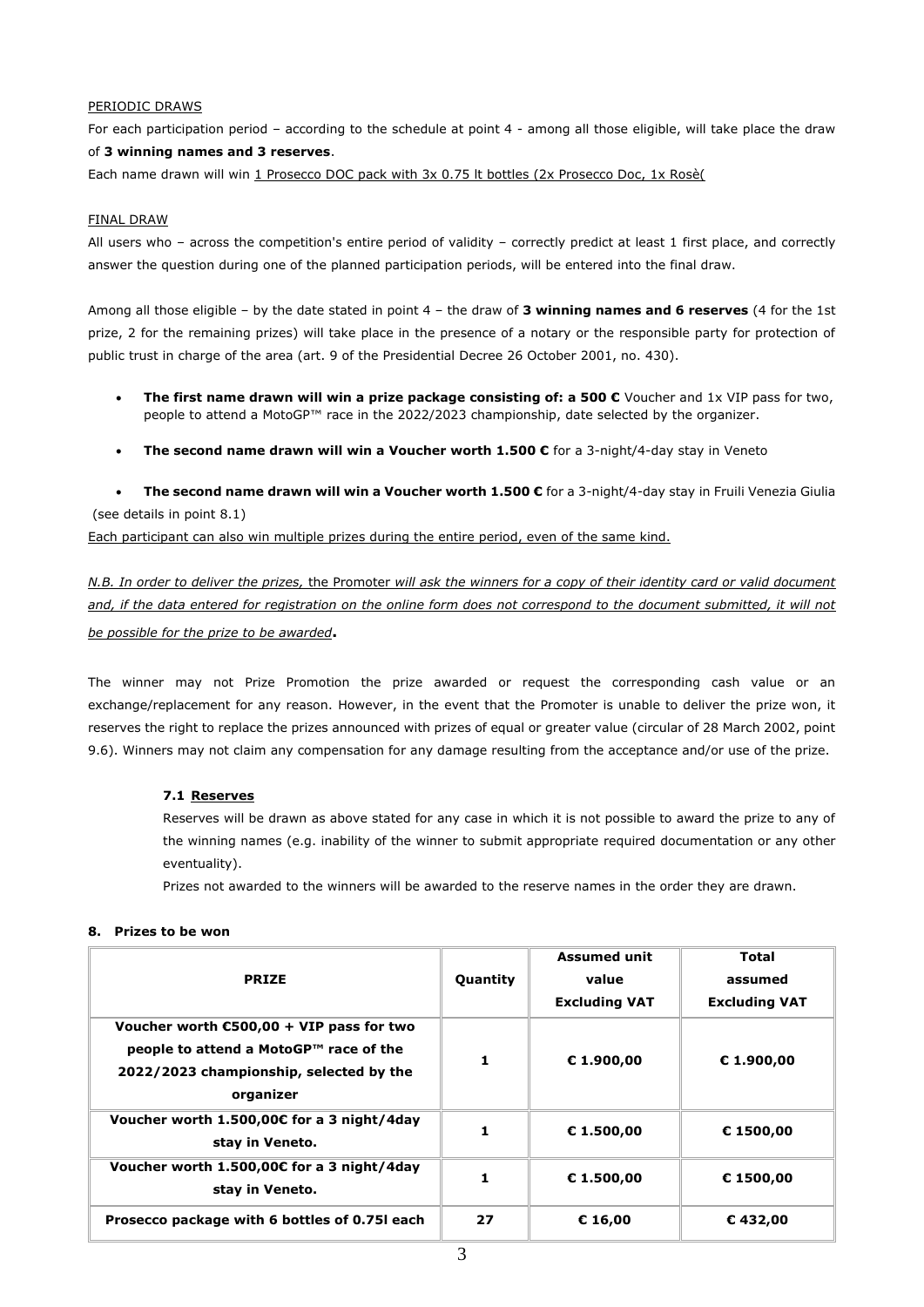| ----- | € 5.332.00 |
|-------|------------|
| ль    | $   -$     |
|       | $-$        |
|       |            |

**The assumed maximum GRAND PRIZE will amount to € 5.332,00 (VAT excluded).**

**The values of the prizes are to be understood as the approximate market value at the date these T&Cs are drawn up.**

# **8.1 Details of the prize**

The 1st Prize includes

- Voucher worth 500  $\epsilon$  to be spent at the Travel Agency chosen by the Promoter to book transfers and stay for the MotoGP race
- A VIP Pass for two people to attend the race at the MotoGP™ 2023/2023 championship specified by the organiser

**\*)** The VIP Passes will only be able to be used at the MotoGP™ event specified by the organiser. The selection of the race will be at the discretion of the organiser, and negotiation for alternative dates will not be possible.

## *The prize does not include:*

- Any visas potentially required for travel abroad
- travel insurance relating to any of the activities,
- meals
- anything not expressly mentioned.

## **The 2nd and 3rd prizes include**

A voucher worth 1500 euros to be spenta t the Travel Agency chosen by the Promoter to book the transfers and stay for a Trip to Veneto/Friuli Venezia Giulia, in one of the places indicated by the Travel Agency.

*The exact destination of the trip will be communicated with the winners within approximately 30 days of the draw, barring different organisational requirements and / or in compliance with the anti Covid-19 Ministerial health provisions.*

*Prizes do not include:*

- Any visas potentially required for travel abroad
- travel insurance relating to any of the activities,
- meals
- anything not expressly mentioned.

Travellers are required to be informed about all documents, passports and visas required for travel abroad.

The Promoter shall not be liable for any damages arising from the acceptance and use of the prize or from participation in the event.

## The prize is not transferable to third parties

Winners selected via final draw will be notified by email and must accept the prize within 5 days from the date of the first email notification.

Winners of the Prosecco package will be notified by email and must accept the prize within 5 days from the date of the first email notification.

Emails will be sent in Italian or English, depending on the nationality of the winner. Winners who do not accept the prize by the deadline indicated will be deemed unavailable and, as regards their prize, it will be transferred to the reserves (in order of the draw). The reserves will have to respect the same timing of acceptance.

The Promoter will assume no responsibility should one of the following occur: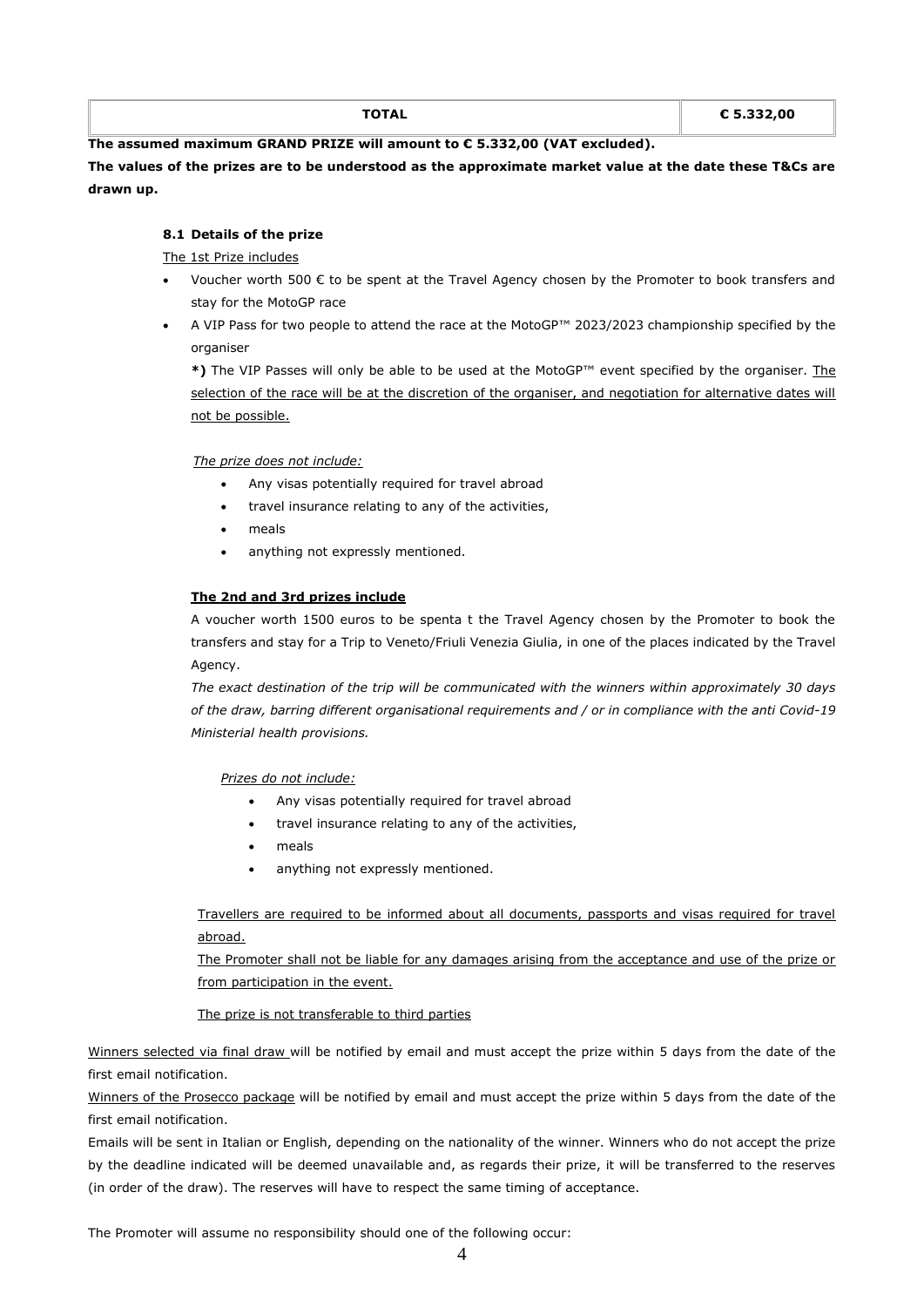- a winner's mailbox is full
- a winner's mailbox is disabled
- the email address provided by the Participant is non-existent, incorrect or incomplete
- the email notifying the winner that they have won and providing instructions to claim the prize goes to their spam folder

Furthermore, the Participant is solely responsible for managing its mailbox with particular reference to:

- acknowledging the email with the instructions for claiming the Prize
- the adoption of security measures to prevent other persons not authorised by them from having access to their mailbox.

*WARNING! - Depending on your personal IT security settings and those defined by "Internet providers" (e.g. Free, Alice, Fastweb, Yahoo, Gmail etc.), some email communications, although free of suspicious information and constantly guaranteed with special Antivirus and AntiSpam filters, may be recognised as SPAM or Junk Mail.* 

If the prize received is not used for reasons not attributable to the Promoter, the prize will be considered awarded. The winner will have no more grounds to claim.

Failure to accept by the winners and reserves will forfeit the right to the prize and the prize will then be transferred to a non-profit organisation.

Prizes awarded to winners may not be traded or advertised.

The prizes will be awarded in accordance with Italian Presidential Decree No. 430/2001 - Art. 1(3), as well as the European Regulation on Personal Data Protection EU 679/2016 ("GDPR").

Prizes consisting of "Prosecco Packages" will be delivered by post or courier to the winner's address within 180 days of the conclusion of the event, in accordance with the provisions of the applicable Italian legislation (Presidential Decree No. 430/2001 - Art. 1(3).

Since the delivery of the Prize is made by carriers/forwarders (couriers, express couriers or post), no liability is attributable to the Promoter or the Delegated Company in the event of the prize being delivered with the outer packaging having obviously been tampered with, broken and/or damaged. In the event that this happens, it should be ascertained at the time of delivery and not after the signature of the delivery note of the prize itself. Therefore, the winner or whoever has been commissioned to collect the prize is invited, before signing the delivery note, to carefully check that the package of the prize does not show evident signs of tampering, breakage or other, such as to presume that the Prize has been damaged in whole or in part and/or removed totally or partially. In case of legitimate doubt, the winner has the right to reject the Prize with written motivation, or to withdraw the Prize subject to verification. This reservation must be clearly indicated on the delivery note.

The sponsoring company in case of shipments abroad will not be liable for any taxes, customs duties or other costs arising from the receipt of the prize, which will be deemed to be received by the winner. The Promoter does not assume any responsibility in cases of prizes not being delivered due to customs impediments beyond the Promoter's control, which prevent the delivery of the prize.

The organising company does not assume liability for any errors in the communication of the address by the winner.

## **9. Free participation**

Participation in the Prize Promotion is free of charge, except for any ordinary telephone or Internet connection costs necessary for participation.

## **10. Promotion advertising and Regulation**

The Promoter will communicate the Promotion through the [www.prosecco.wine](http://www.prosecco.wine/) website and through online ADV communication.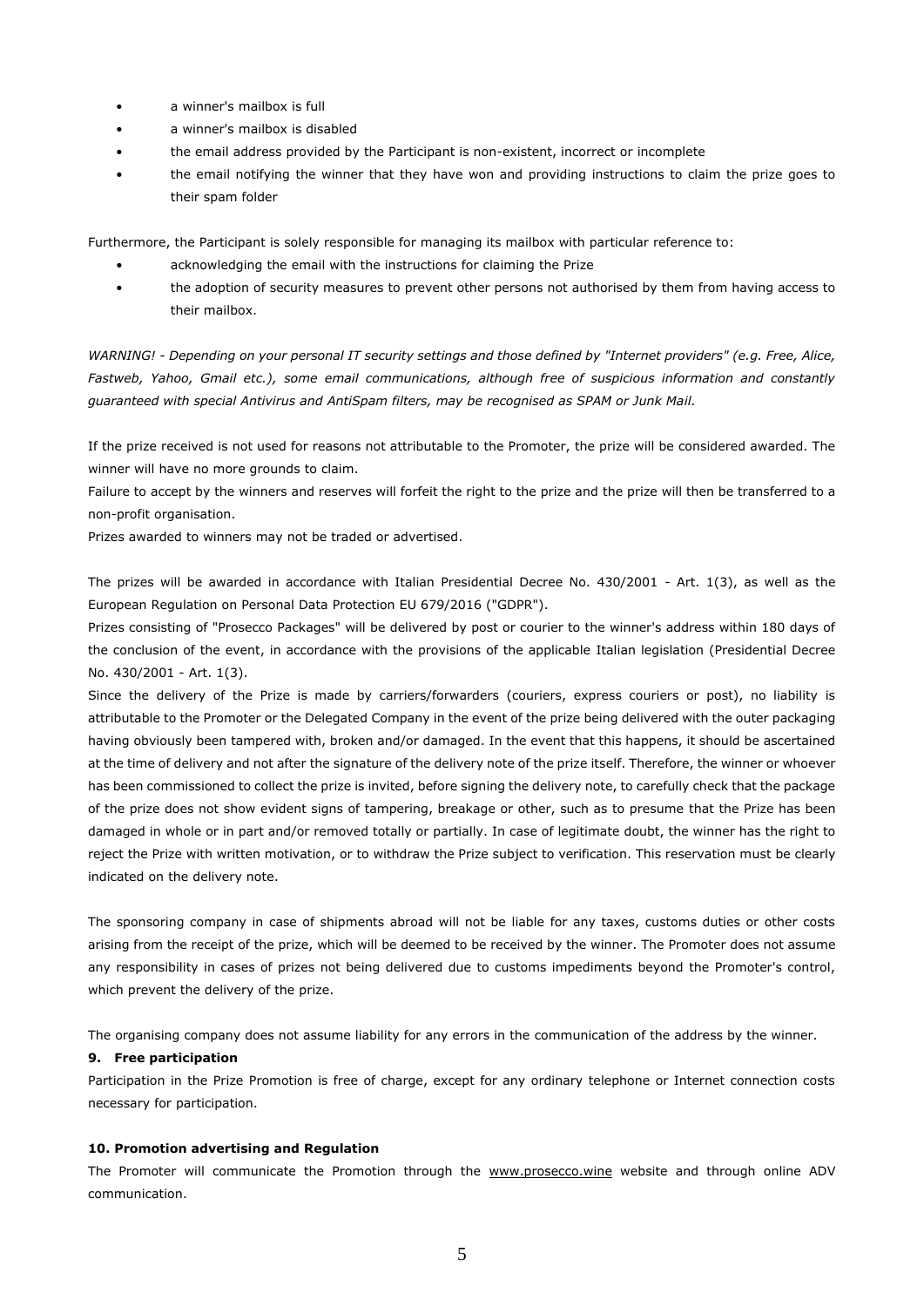The advertising message shall comply with the provisions of this Regulation. The complete rules will be made available to participants on [www.prosecco.wine.](http://www.prosecco.wine/)

### **11. Territorial scope**

The Prize Promotion is subject to the applicable legislation on Prize Promotions, in force in Italy (Presidential Decree No. 430 of 26 October 2001 and according to the instructions given in Circular No. 1/AMTC of 28 March by the Italian Ministry of Economic Development). In accordance with FAQ No. 6 by the Italian Ministry of Economic Development, participation in the initiative may also take place from abroad, subject to any prohibitions imposed by local legislation (it is the responsibility of each participant to act in compliance with the legislation of their country). Participations from the EU territory are also permitted on the basis of the principles laid down in EU Directive 2000/31/EC.

#### **12. Guarantees and Compliance**

The collection of names on the web for participation in the Prize Promotion will take place via computer software for which a special substitutive declaration of a notary is issued on the correct functioning of the same.

In compliance with the requirements of Presidential Decree No. 430/2001 Art. 7, a suitable guarantee is given to the entire prize pool.

**Participation in this prize promotion implies unconditional and total acceptance by the participant of the rules and clauses contained in this Regulation without any limitation whatsoever, including the indicated value of the prizes to be won.**

In case of obvious and detectable attempts at fraud and false, inaccurate statements, the Promoter reserves the right to eliminate the user immediately.

Users who, according to the unquestionable judgement of the Promoter or third parties appointed by it, participate with means and tools capable of evading randomness, or otherwise judged to be suspicious, fraudulent or in violation of the normal course of the initiative, will be excluded from participation and will not be able to enjoy any prize won. By way of non-exhaustive example, participation received from "temporary" email addresses will be considered irregular.

Therefore, the Promoter or third parties appointed by it, reserves the right to act against all participants, in accordance with the terms deemed most appropriate (which include, where deemed necessary, a request for an identity document) and in compliance with the laws in force.

#### **12.1 Server allocation**

The Prize Promotion database will be supported on a server located in Italy, with head office in Italy.

#### **13. Electronic and digital tools**

The Promoter declines all responsibility for any problems of access, impediment, malfunction or difficulty regarding technical tools, computer, telephone line, cables, electronics, software and hardware, transmission and connection, Internet connection, accessibility to online gaming and mobile and landline telephone networks that may prevent a user from participating in the Prize Promotion.

It also disclaims any liability for problems caused by the configuration of the user's computer/device that could affect the user's performance during participation.

## **14. Recourse**

The Promoter does not intend to exercise the right of recourse of the withholding tax provided for by Art. 30 of Presidential Decree No. 600 of 29/09/73, and bears the related tax burden.

With regard to any prizes awarded to foreign winners, it is the responsibility of the winner to comply with any additional tax obligations imposed by their country in relation to the winning.

#### **15. Non-profit beneficiary**

Unsolicited or unassigned awards, unlike those refused, will be donated to the non-profit Association, Onlus Amici della Guinea Bissau, based at Via Maino, 2 - Busto Arsizio (VA). Tax code: 90030520127.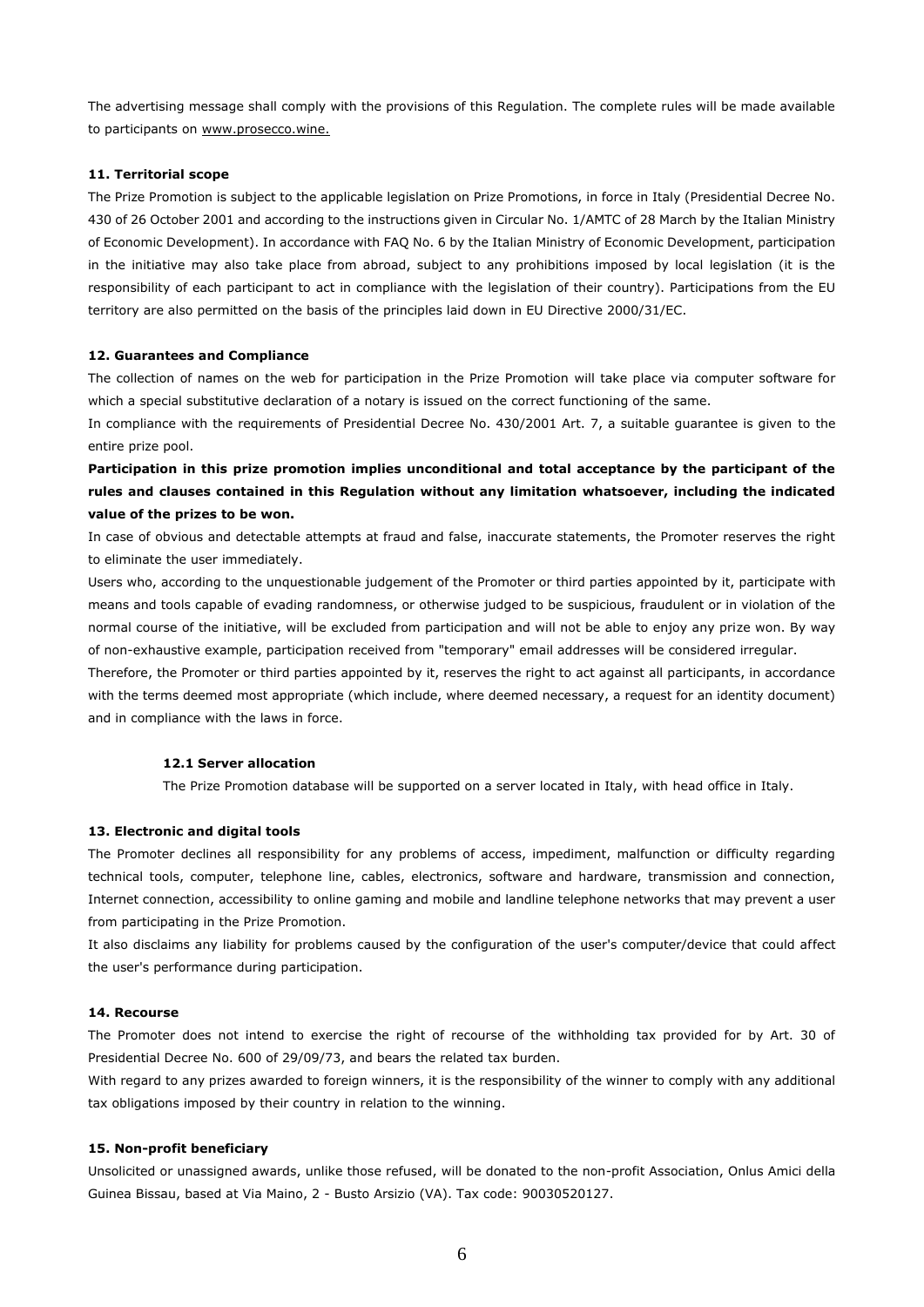### **16. Minors**

It is prohibited for minors to participate

## **17. Processing of Personal Data**

#### *Information to be provided pursuant to Article 13 of European Regulation 679/2016 (the so-called "GDPR")*

### **Personal data processing**

The Consortium for the Protection of the Denomination of Controlled Origin Prosecco (hereinafter "DOC PROSECCO CONSORTIUM"), as Data Controller informs you that participation in the **"PREDICT THE MotoGP™ WINNER"** initiative and the subsequent provision of data will be processed in full compliance with European Regulation 2016/679 (hereinafter "GDPR") and the provisions of the Supervisory Authority and/or subsequent additions. Through this privacy notice, users will be able to know, in a preventive manner, the processing methods necessary to participate in the initiative.

According to the above-mentioned law, such processing will be based on the principles of correctness, lawfulness and transparency, protecting your privacy and your rights.

The privacy notice is only effective for this initiative and does not extend to other websites that may be consulted by the user through external links.

#### **Data Controller**

The data controller is Consorzio di Tutela della Denominazione di Origine Controllata Prosecco [Consortium for the Protection of the Denomination of Controlled Origin Prosecco], with head office in Piazza Filodrammatici, 3 - Treviso email [info@consorzioprosecco.it.](mailto:info@consorzioprosecco.it)

### **Le categorie di dati personali oggetto di trattamento**

I dati personali trattati per la partecipazione al Concorso sono: dati identificativi e di contatto dell'utente (a titolo esemplificativo, nome, cognome, recapito telefonico, indirizzo e-mail). Potranno essere raccolti ulteriori dati personali, anche di terzi, esclusivamente per le finalità di gestione delle pratiche concorsuali e spedizione del premio, o fruizione del premio (voucher) se applicabile.

I dati personali verranno conferiti direttamente dall'utente mediante la compilazione dei moduli di iscrizione e/o gestione della vincita direttamente on-line sul sito web dedicato.

## **Processing purposes and legal basis.**

1)Purpose: Participation in a prize-winning Prize Promotion.

Legal basis of the processing: performance of a contract or pre-contractual measures and compliance with Presidential Decree No. 430/2001 (Art. 6(1)(b) and (c))

The provision of personal data for this purpose is mandatory because in default, the Data Controller will be unable to: permit participation in the prize-winning event; carry out the management activities of the initiative; and/or comply with legal requirements.

2)Purpose: to defend rights or to take legal action, or also to make claims against the data subject or third parties. Legal basis of the processing: legitimate interest of DOC PROSECCO CONSORTIUM in the protection of its rights. The provision of personal data for this purpose is not required.

3) Purpose: to send users promotional and marketing communications via e-mail (newsletters, promotions on products and services, discounts, surveys, market researches..) via e-mail. Legal Basis: user's consent (art. 6(1)(a) del GDPR). The provision of any data for this purpose is optional and will not interfere with the possibility of entering the Promotion.

#### **Processing methods and security.**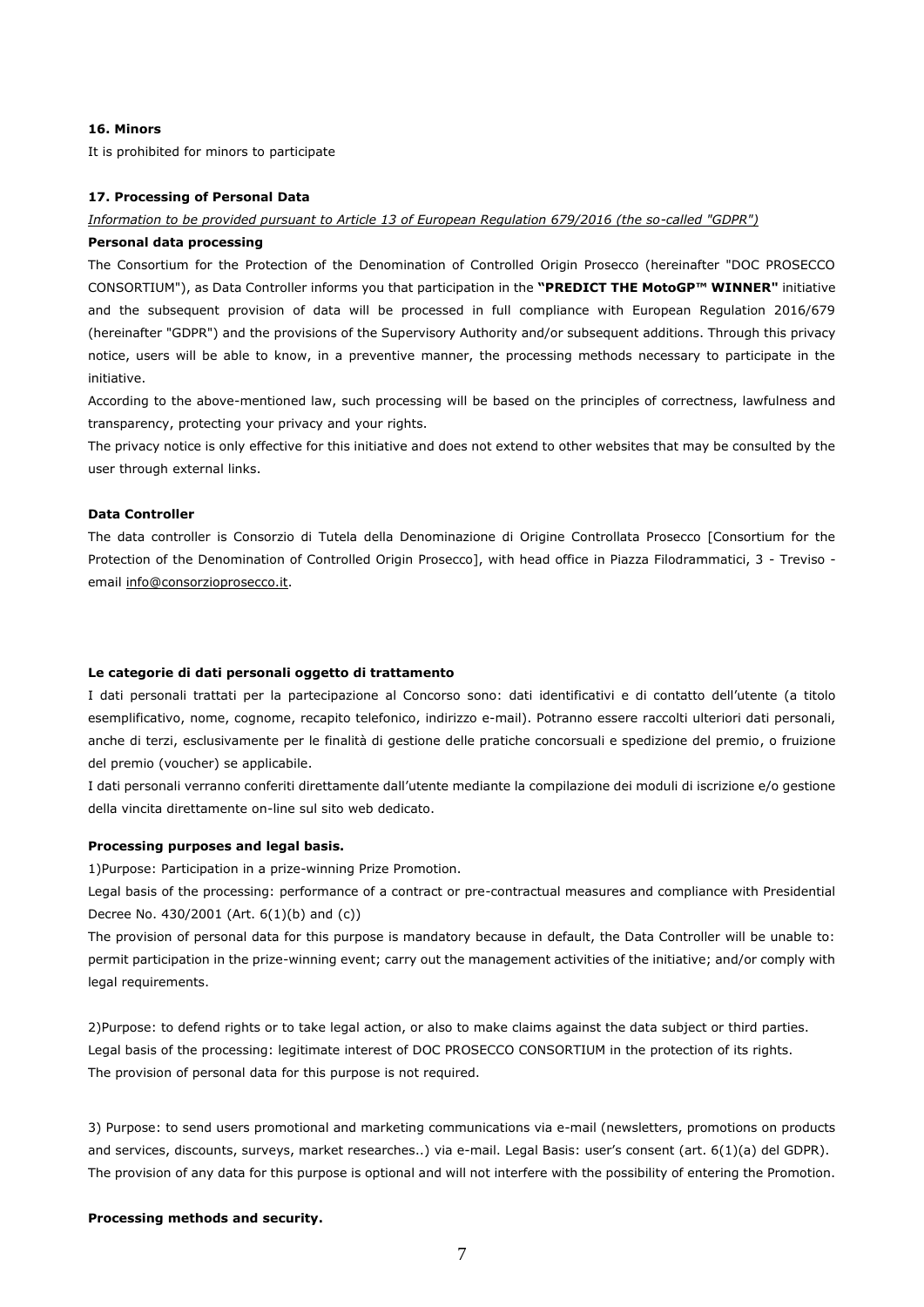Data processing means any operation or set of operations, carried out with or without the aid of electronic or automated means, concerning the collection, recording, organisation, storage, processing, modification, extraction, comparison, use, communication, dissemination, interconnection, blocking, erasure, destruction and selection of data.

Personal Data will be processed mainly in automated form but also in paper form, with logic strictly related to the aforementioned purposes, through the Data Base, the electronic platforms managed by DOC PROSECCO CONSORTIUM or by third parties appointed as data protection officers (for the updated list, users may contact the Data Controller at the address indicated), and/or integrated IT systems, and/or websites owned or used by DOC PROSECCO CONSORTIUM. The Data Controller has adopted appropriate security measures to protect users from the risk of loss, misuse or alteration of Data. Although it is not possible to guarantee that the transmission of data via the Internet or websites is perfectly safe from intrusion, DOC PROSECCO CONSORTIUM and its suppliers are committed to maintaining the physical, electronic and procedural security measures for the protection of Personal Data, in compliance with the requirements imposed by law. In particular, it has adopted, where possible, the measures referred to in Art. 32 of European Regulation 2016/679 and uses the protected protocols for the transmission of Data known as HTTPS. In addition, it stores user data on servers located in the Italian territory. The Servers are subject to an advanced and daily back-up system, are protected by firewalls, a strict restriction of access to personal data, according to the need and only for the purposes communicated; the possible transfer of collected data takes place through encrypted protocols and there is a system of permanent monitoring of access to IT systems to detect and stop the misuse of personal data. Processing duration.

The storage of data for the purposes of managing the Prize Promotion will be limited to the completion period of its individual stages and as required by law. Subsequently, it will be anonymised to create statistical outputs and the identification data will be destroyed.

For any further information, please contact the Data Controller.

The place of processing and the contact details of the Data Controller.

Personal Data is mainly processed at the head office of the Data Controller, Consorzio di Tutela della Denominazione di Origine Controllata Prosecco [Consortium for the Protection of the Denomination of Controlled Origin Prosecco], and/or in the other offices of the same and/or in the places where the Data Protection Officers are located. For further information, users may contact the Data Controller by telephone and/or by writing an email t[o info@consorzioprosecco.it.](mailto:info@consorzioprosecco.it)

### **The nature and methods of providing users' Personal Data.**

Personal Data may be provided by filling in the appropriate fields in the various sections of the Website and subsequently, for the winners, by digital and/or paper means.

#### **The Personal Data Categories subject to processing.**

The specific personal data processed for participation in this initiative are: identification data of the user (name, surname, telephone numer and email address). Further personal data may be collected, also from third parties, exclusively for the purposes of managing the Prize Promotion and shipping the prize, always in compliance with the legislation required.

### **Categories of persons who may become aware of your Personal Data.**

Personal Data may be brought to the attention of employees or collaborators of the Data Controller who, operating under the direct authority of the latter, process data and are appointed as data protection officers or managers pursuant to Art. 24-29 of EU Reg. 2016/679 or system administrators and who will receive adequate operating instructions in this regard from the Data Controller; the same will apply - by the DPOs appointed by the Controller - to the DPO employees or collaborators.

Personal data will be made available to the DPO for consumer protection and public faith competent for the territory, to the extent necessary for the purposes of the Prize Promotion.

The complete and updated list of third-party companies that carry out collection operations on behalf of the undersigned, third-party companies to whom the data may be communicated and the DPOs, is available on request to the Data Controller.

Learn more about Personal Data.